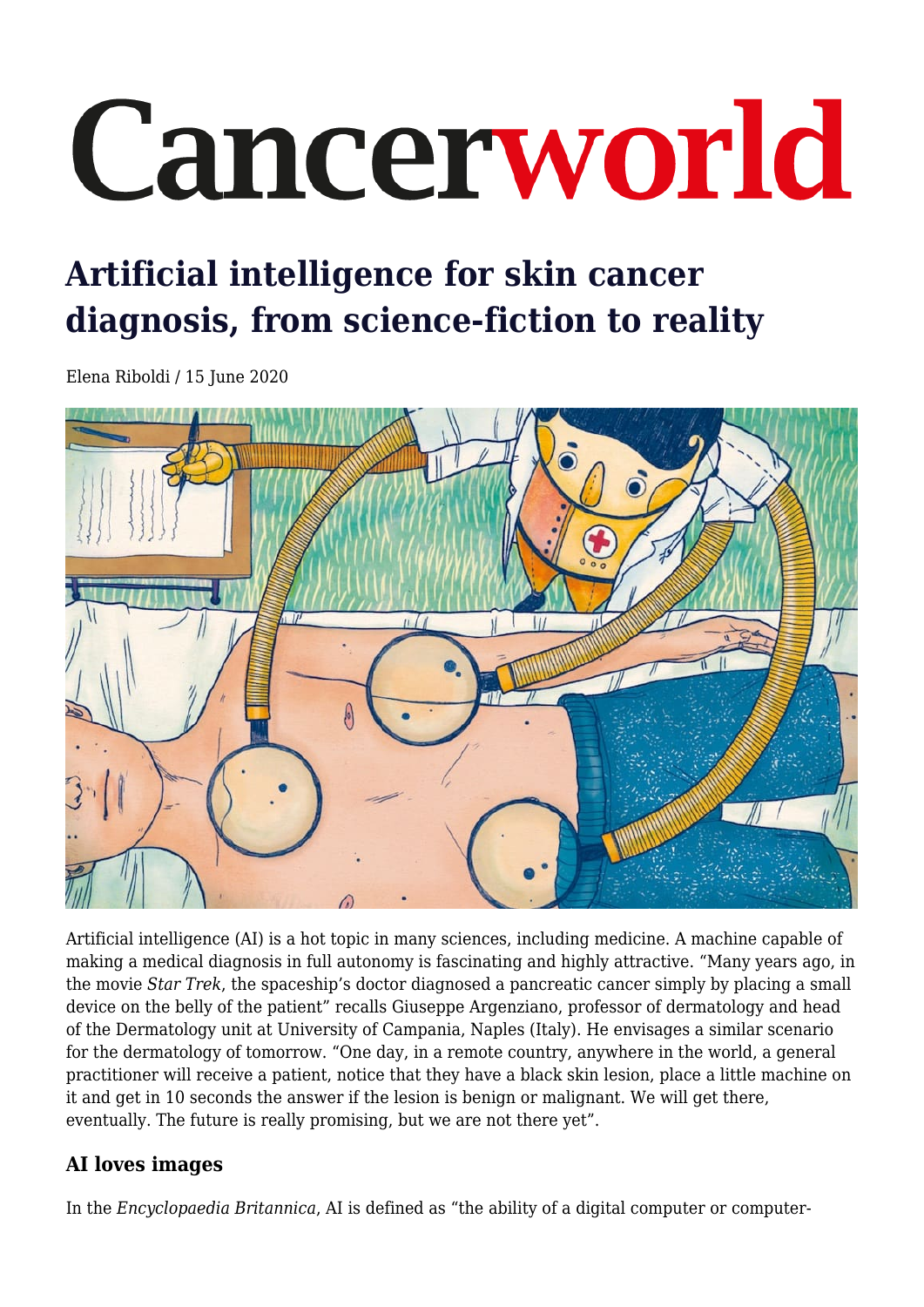controlled robot to perform tasks commonly associated with intelligent beings". 'Machine learning' (ML), is the branch of AI devoted to the development of algorithms that attempt to simulate the human decision process. Trained with billions and billions of data points, the algorithm learns from examples and can be applied without human supervision of unseen data. The most sophisticated ML models that the scientist working on in these days are generated through 'deep learning', using artificial neural networks that can learn extremely complex relationships between features and labels [\(Rajkomar A, et al. NEJM 2019\)](https://www.nejm.org/doi/full/10.1056/NEJMra1814259).

Since digitised images are optimal for computer inputs, and since examining many images is not only a tedious and time-consuming task, but basically unfeasible with very high number of data, it was crucial to think about exploiting AI to automate visual data-based screenings. Many research groups around the world are working to apply this approach to lung cancer screening using CT scans (in most tumours via PET and CT and, in the topic we address here, to skin cancer screening, using pictures of lesions ([Thomsen K, et al. J Dermatol Treat 2019\)](https://www.tandfonline.com/doi/full/10.1080/09546634.2019.1682500).

### **Machines go to school**

A critical point in the development of ML-based predictive models is machine training. Which images should be used? Dermoscopic images or clinical close-ups? Standardised images or unstandardised ones, that are closer to real-life input? This question may not have one single answer. Given the GIGO principle (garbage in, garbage out), which states that the quality of output is determined by the quality of the input, the best way to train an algorithm is not unequivocal. One may think that, if the purpose of the tool is to make diagnostics widely accessible, it should probably be trained with photos taken in real-life settings. Conversely, if the goal is to create a decision aid for clinicians, the use of high quality dermoscopic images would guarantee greater accuracy.

Optimal predictive models have high generalisability. Therefore, results may be hampered when the model fits the training data too closely (overfitting). If the training is too overfitted, the algorithm will have a very high performance with the training set, but a poor to mediocre performance on unseen data ([Massi D, et al. Lancet Oncol, 2019\)](https://www.thelancet.com/journals/lanonc/article/PIIS1470-2045(19)30391-2/fulltext).

Variability is another important element to be considered. A system robust enough to handle images coming from different sources needs to be able to handle 'noisy' data; otherwise, the algorithm will use features of unstandardised photos to guide decision making. The experience of a group of researchers at Stanford University, reported in a *Journal of Investigative Dermatology* paper [\(Narla](https://www.sciencedirect.com/science/article/pii/S0022202X18322930) [A, et al. J Invest Dermatol, 2018\)](https://www.sciencedirect.com/science/article/pii/S0022202X18322930), illustrates this problem well.

"In our work, we noted that the algorithm appeared more likely to interpret images with rulers as malignant. Why? In our dataset, images with rulers were more likely to be malignant; thus, the algorithm inadvertently 'learned' that rulers are malignant" says Justin M. Ko, Director and Chief of the Medical Dermatology of Standford Health Care at Stanford University, California. "These biases in AI models are inherent unless specific attention is paid to address inputs with variability"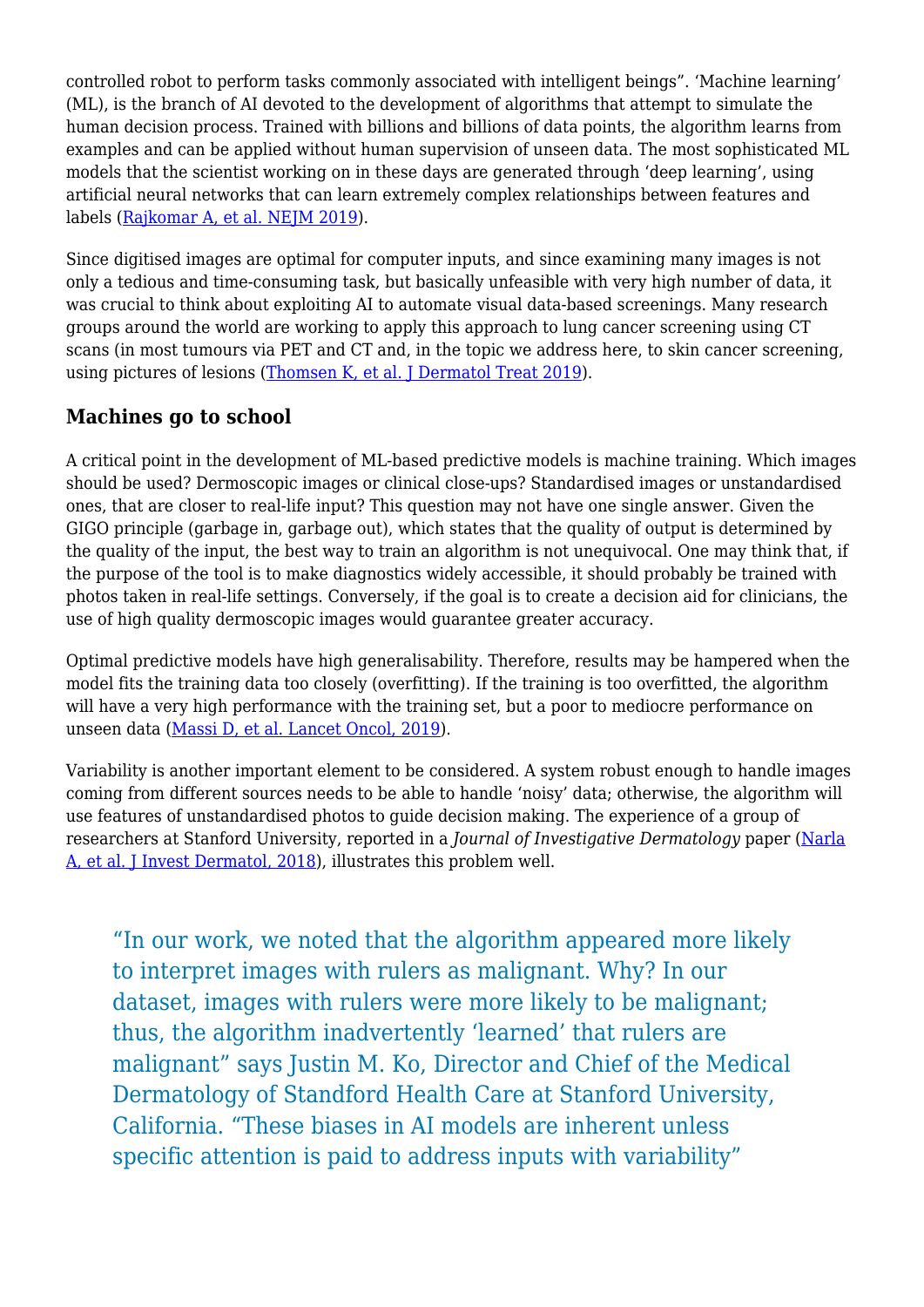#### **Human vs machine**

"When you develop a system of automated diagnosis, it is obvious that your benchmark is the human being Argenziano says. Many studies have compared the accuracy of human readers versus machine-learning algorithms for skin lesion classification. Results are amazing: state-of-the-art ML classifiers generally outperformed human experts in the diagnosis of skin lesions [\(Esteva A, et al,](https://www.nature.com/articles/nature21056) [Nature 2017](https://www.nature.com/articles/nature21056); [Brinker TJ, et al. Eur J Canc 2019;](https://www.ejcancer.com/article/S0959-8049(19)30144-3/fulltext) [Brinker TJ, et al. Eur J Canc 2019;](https://www.ejcancer.com/article/S0959-8049(18)31562-4/fulltext) [Hekler A, et al.](https://www.sciencedirect.com/science/article/pii/S0959804919304277) [Eur J Canc 2019;](https://www.sciencedirect.com/science/article/pii/S0959804919304277) [Tschandl P, Lancet Oncol. 2019;](https://www.thelancet.com/journals/lanonc/article/PIIS1470-2045(19)30333-X/fulltext) [Tschandl P, et al. JAMA Dermatol 2019](https://jamanetwork.com/journals/jamadermatology/fullarticle/2716294)). This success needs to be contextualised.

"*Some of these algorithms perform better than I do, despite the fact that I have been practising for thirty years. However, this is true in the experimental setting. If you submit me an image, I perform worse than the computer. In a real-life setting, where I meet the patient and I am aware that they have hundreds of moles, or moles in a certain area of the body, or have a history of melanoma and so on, my diagnostic ability is probably better than the machine's one", Argenziano affirms.*

Tactile experience may also be very helpful in the discrimination of malignant lesions, but this cue is completely missing in a visual-only inspection. Philipp Tschandl, dermatologist and researcher at the Medical University of Vienna, Vienna (Austria), author of seminal papers on ML-based algorithms for skin lesion classification, underlines that "although ML algorithms outperformed human experts in nearly every aspect, higher accuracy in a diagnostic study with digital images does not necessarily mean better clinical performance or patient management. Within studies one has usually a very controlled environment, but real life is different. Examiners may not choose the correct spots, the chosen lesions may be of a different distribution (e.g. skin type), etc. Also, one has more information to come to a decision (e.g. is something new or changed? or did the patient have a melanoma previously?)."

In the end, what really matters it is not the performance of algorithms, but whether the use of technology brings benefits to patients, as Federico Cabitza, associate professor of informatics at the University of Milano-Bicocca, Milan (Italy) argues in an article on the unintended consequences of machine learning in medicine: "The quality of any machine-learning decision support system and subsequent regulatory decisions about its adoption should not be grounded only in performance metrics, but rather should be subject to proof of clinically important improvements in relevant outcomes compared with usual care, along with the satisfaction of patients and physicians". ([Cabitza](https://jamanetwork.com/journals/jama/article-abstract/2645762) [F, et al. JAMA 2017\)](https://jamanetwork.com/journals/jama/article-abstract/2645762)

#### **Who needs it?**

When asked what would be the most appropriate use of AI-based skin lesion classification tools, Philipp Tschandl replies: "If accurate and safe enough, maybe pre-screening in telemedicine, or guidance of nonexperts. I do not expect accurate and safe-enough techniques allowing fully autonomous self-screening, self-diagnosis in the visible future."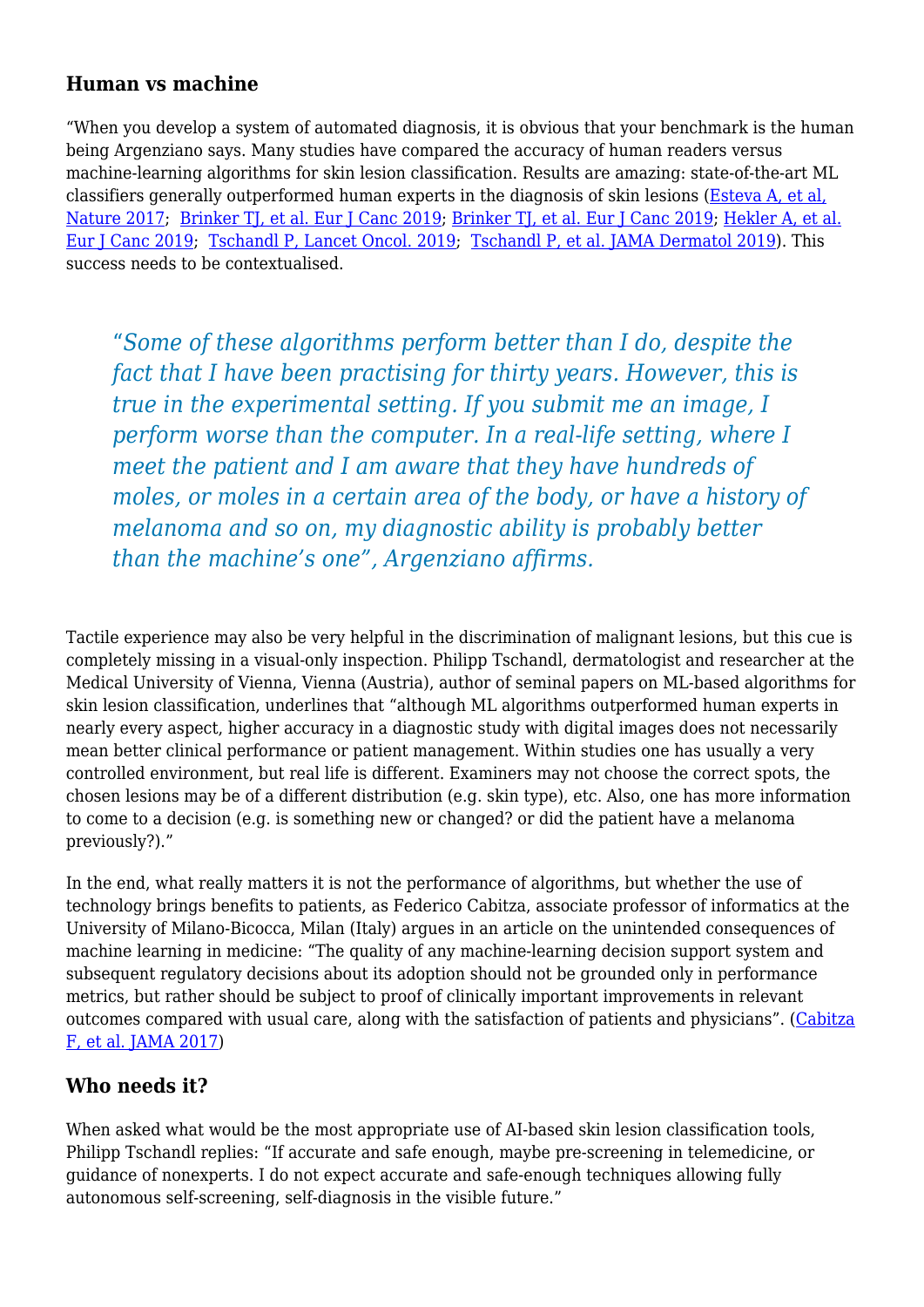Giuseppe Argenziano does not think that these AI tools can totally replace the specialist' check, at least with the available technology, but they can be helpful for other healthcare workers. "A dermatologist has the expertise to correctly diagnose 99% of the lesions seen in daily practice. I cannot imagine a dermatologist used to examine a patient in few minutes with dermatoscope to shift to this technology  $-$  now quite time-consuming  $-$  to perform the task. This technology may possibly be useful in 5% of cases, but at that point the dermatologist would probably decide for a biopsy." He emphasises that it is unlikely that, if in doubt, the specialist would rely only on a machine – at least for now. "However, in the future, these tools will become an additional element to be considered, together with all the other factors analysed by the physician. In the end, the responsibility is up to the physician that makes the diagnosis and decide the treatment. The machine has to be seen as a second opinion," he says.

AI may, however, be very helpful to physicians with little experience in dermatology, such as general practitioners, says Argenziano. While this may not be relevant to countries like Italy, where all skin cancer screening is carried out by specialists, there are other countries, such as Australia, UK and Switzerland, where it could be relevant, because there are few specialists. "In those countries, general practitioners are actively involved in skin cancer screening and they would take advantage of these new tools." The rise in skin cancer incidence and shortage of specialists pave the road to the use of automated systems.

This opinion is confirmed by Arieh Gomolin, first author of a recent review on applications of AI in dermatology published on Frontiers in Medicine ([Gomolin A. et al. Front Med 2020](https://www.frontiersin.org/articles/10.3389/fmed.2020.00100/full)).

"A proper history followed by a physical examination in a well-lit examining room, while assessing for texture and eliciting specific signs for a given lesion, complemented by additional investigations/imaging or a biopsy is a standard way to establish a diagnosis in dermatology" he says. "Furthermore, it is accepted that while some diagnoses are clinical, others rest solely on histologic findings or a combination of clinical and histologic results correlation. This holistic approach cannot be fully replaced by computer programs and this is felt to be one of the most important barriers to implementing AI. Many patients also want to see and partner with a physician who is vested in helping them and may not be satisfied with isolated computerized tools".

#### **Smartphones, a curse and a blessing**

Smartphone applications (apps) are probably the most questionable facet of the attempt to automate skin lesion screening. Several apps have already been developed with the purpose of enabling individuals to assess and track their skin lesions. Most of them do not incorporate AI technology, but are used for a sort of 'domestic teledermatology': the image is sent to a dermatologist, who will make a recommendation. At present, apps that incorporate machine learning-based algorithms are considered unreliable due to poor diagnostic sensitivity. Not surprisingly, these apps usually explicitly state in their terms and conditions that they do not provide a diagnostic service nor do they intend to replace or substitute visits to healthcare providers [\(Du-Harpur X, et al. Br J Dermatol](https://onlinelibrary.wiley.com/doi/abs/10.1111/bjd.18880?af=R) [2020;](https://onlinelibrary.wiley.com/doi/abs/10.1111/bjd.18880?af=R) [Mar VJ, et al. Ann Oncol 2018](https://academic.oup.com/annonc/article/29/8/1625/5004449)).

A systematic review on the accuracy of six different algorithm-based smartphone apps to assess risk of skin cancer in suspicious skin lesions has been recently published in *BMJ* [\(Freeman K, et l. BMJ](http://dx.doi.org/10.1136/bmj.m127) [2020\)](http://dx.doi.org/10.1136/bmj.m127).

Interestingly, four out of the six apps are no longer available: two of them (DrMole and Spotmole) simply disappeared from the stores, while another two (MelApp and Mole Detective) were withdrawn from the market after that the American Federal Trade Commission fined the marketers for "deceptively claiming the apps accurately analysed melanoma risk". Two apps (SkinVision and